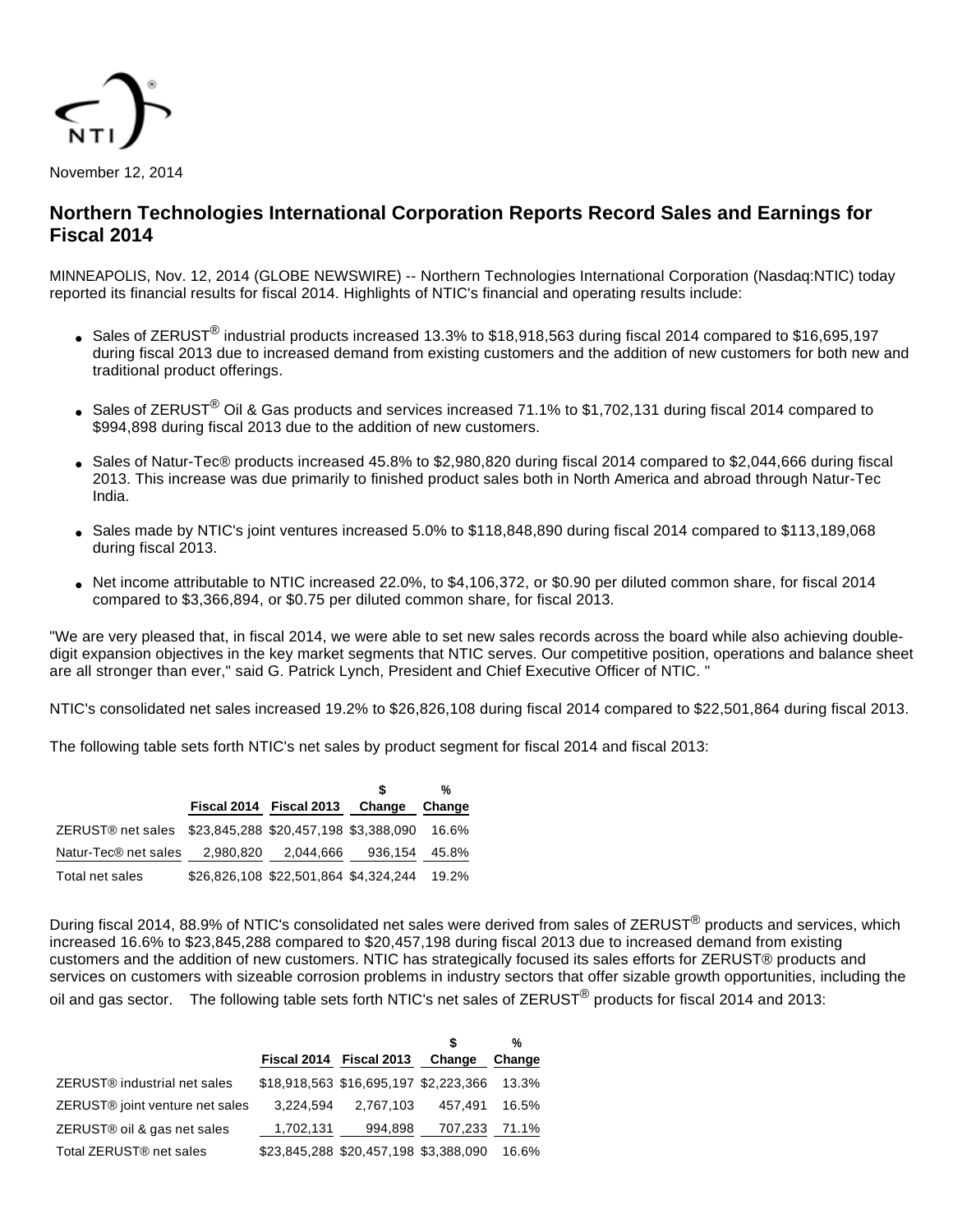Mr. Lynch added, "Over the last 12 months, our Oil & Gas team has enjoyed the rapid adoption of our proprietary solutions for the bottom plates of oil storage tanks, which are highly susceptible to aggressive corrosion and consequent leaks. Our team has been systematically targeting North American oil terminal operators as well as refineries, and has been working hard to keep up with demand. Having seen the need for and acceptance of our innovative solutions, we expect this to be a growth opportunity for us in fiscal 2015 and beyond. We also are making great progress in having these new ZERUST® solutions adopted as industry requirements/standards. It's also important to mention that our sales of Natur-Tec® products in general as well as through our majority-owned Chennai, India- based subsidiary in India, continue to show strong growth."

During fiscal 2014, 11.1% of NTIC's consolidated net sales were derived from sales of Natur-Tec® products, compared to 9.1% during fiscal 2013. Sales of Natur-Tec® products increased 45.8% to \$2,980,820 during fiscal 2014 compared to \$2,044,666 during fiscal 2013. This increase was due primarily to finished product sales both in North America and abroad through Natur-Tec India. Demand for Natur-Tec® products around the world depends primarily on market acceptance and the reach of NTIC's distribution network. Because of the typical size of individual orders and overall size of NTIC's net sales derived from sales of Natur-Tec® products, the timing of one or more orders can materially affect NTIC's quarterly sales of Natur-Tec® products and the comparisons to prior fiscal year quarters.

Cost of goods sold increased 15.1% in fiscal 2014 compared to fiscal 2013 primarily as a result of the increase in net sales. Cost of goods sold as a percentage of net sales decreased to 66.4% during fiscal 2014 compared to 68.8% during fiscal 2013 primarily as a result of increased sales during fiscal 2014 of ZERUST<sup>®</sup> products for the oil and gas industry which carry higher margins than other traditional ZERUST<sup>®</sup> products and increased expenses during fiscal 2013 associated with the production and shipping of ZERUST<sup>®</sup> products to a new customer.

NTIC's equity in income from joint ventures increased 13.0% to \$5,920,603 compared to equity in income from joint ventures of \$5,237,711 during fiscal 2013. NTIC recognized fee income for services provided to joint ventures of \$8,142,863 during fiscal 2014 compared to \$7,352,980 during fiscal 2013, representing an increase of 10.7%. Equity income from joint ventures and fee income for services provided to joint ventures are a function of the sales made by NTIC's joint ventures, which were \$118,848,890 during fiscal 2014 compared to \$113,189,068 during fiscal 2013.

NTIC's total operating expenses increased 11.9% during fiscal 2014 compared to fiscal 2013 primarily as a result of an increase in general and administrative expense, selling expenses and research and development expense, and reflected NTIC's overall efforts to support its new business. NTIC incurred \$4,368,752 of research and development expense during fiscal 2014 compared to \$3,815,515 during fiscal 2013. NTIC anticipates that it will spend between \$4,000,000 and \$4,500,000 in total during fiscal 2015 on research and development activities related to its new technologies.

Net income attributable to NTIC increased 22.0%, to \$4,106,372, or \$0.90 per diluted common share, for fiscal 2014 compared to \$3,366,894, or \$0.75 per diluted common share, for fiscal 2013. This increase was primarily the result of the increase in gross profit and an increase in income from NTIC's joint venture operations.

NTIC's working capital increased to \$17,853,311 at August 31, 2014, including \$2,477,017 in cash and cash equivalents and \$5,519,766 in available for sale securities compared to \$13,270,452 at August 31, 2013, including \$4,314,258 in cash and cash equivalents.

## **Outlook**

For the fiscal year ending August 31, 2015, NTIC expects its net sales to range between \$32.0 million and \$34.0 million, and expects net income of between \$5.4 million to \$5.7 million, or between \$1.20 and \$1.26 per diluted share.

#### **Conference Call and Webcast**

NTIC will host a conference call today at 8:00 a.m. Central Time to review its results of operations for fiscal 2014 and its future outlook, followed by a question and answer session. The conference call will be available to interested parties through a live audio webcast available through NTIC's website at [www.ntic.com](http://www.globenewswire.com/newsroom/ctr?d=10107480&l=16&a=www.ntic.com&u=http%3A%2F%2Fwww.ntic.com) or [http://ir.ntic.com/events.cfm](http://www.globenewswire.com/newsroom/ctr?d=10107480&l=16&u=http%3A%2F%2Fir.ntic.com%2Fevents.cfm) where the webcast will be archived and accessible for at least 12 months. The dial-in number for the conference call is (877) 670-9779 and the confirmation code is 32798110.

#### **About Northern Technologies International Corporation**

Northern Technologies International Corporation develops and markets proprietary environmentally beneficial products and services in over 55 countries either directly or via a network of majority-owned subsidiaries, joint ventures, independent distributors and agents. NTIC's primary business is corrosion prevention marketed primarily under the ZERUST® brand. NTIC has been selling its proprietary ZERUST® rust and corrosion inhibiting products and services to the automotive, electronics, electrical, mechanical, military and retail consumer markets, for over 35 years, and in recent years has targeted and expanded into the oil and gas industry. NTIC offers worldwide on-site technical consulting for rust and corrosion prevention issues. NTIC's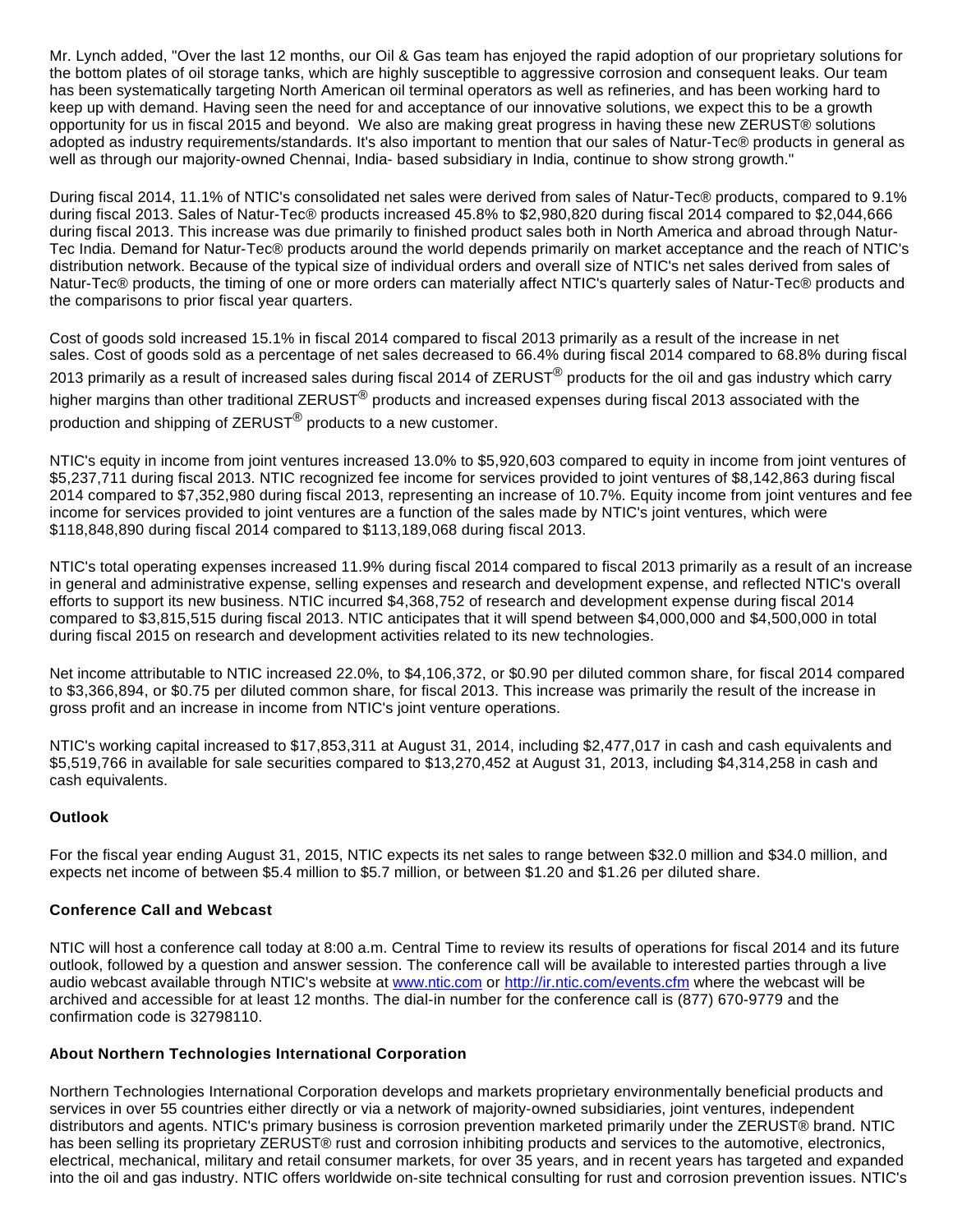technical service consultants work directly with the end users of NTIC's products to analyze their specific needs and develop systems to meet their technical requirements. NTIC also markets and sells a portfolio of bio-based and biodegradable polymer resin compounds and finished products marketed under the Natur-Tec® brand.

### **Forward-Looking Statements**

Statements contained in this press release that are not historical information are forward-looking statements as defined within the Private Securities Litigation Reform Act of 1995. Such statements include NTIC's expectations regarding its financial guidance for fiscal 2014, anticipated research and development expense for fiscal 2014, the growth opportunity for NTIC's proprietary solutions for the bottom plates of oil storage tanks and the anticipated continued strong growth in sales of NTIC's Natur-Tec® products and other statements that can be identified by words such as "believes," "continues," "expects," "anticipates," "intends," "potential," "outlook," "will," "would," "should," "guidance" or words of similar meaning, the use of future dates and any other statements that are not historical facts. Such forward-looking statements are based upon the current beliefs and expectations of NTIC's management and are inherently subject to risks and uncertainties that could cause actual results to differ materially from those projected or implied. Such potential risks and uncertainties include, but are not limited to, in no particular order: NTIC's dependence on the success of its joint ventures and fees and dividend distributions that NTIC receives from them; NTIC's relationships with its joint ventures and its ability to maintain those relationships; NTIC's dependence on its joint ventures in Germany and China in particular due to their significance and the effect of a termination of one of these or NTIC's other joint ventures on NTIC's business and operating results; risks related to the European sovereign debt crisis, economic slowdown and political unrest; risks associated with NTIC's international operations; exposure to fluctuations in foreign currency exchange rates; the health of the U.S. and worldwide economies, including in particular the U.S. automotive industry; the level of growth in NTIC's markets; NTIC's investments in research and development efforts; acceptance of existing and new products; timing of NTIC's receipt of purchase orders under supply contracts; variability in sales to Petrobras and other customers and the effect on NTIC's quarterly financial results; increased competition; the costs and effects of complying with changes in tax, fiscal, government and other regulatory policies, including rules relating to environmental, health and safety matters; and NTIC's reliance on its intellectual property rights and the absence of infringement of the intellectual property rights of others. More detailed information on these and additional factors which could affect NTIC's operating and financial results is described in the company's filings with the Securities and Exchange Commission, including its most recent annual report on Form 10-K and subsequent quarterly reports on Form 10-Q. NTIC urges all interested parties to read these reports to gain a better understanding of the many business and other risks that the company faces. Additionally, NTIC undertakes no obligation to publicly release the results of any revisions to these forward-looking statements, which may be made to reflect events or circumstances occurring after the date hereof or to reflect the occurrence of unanticipated events.

#### **NORTHERN TECHNOLOGIES INTERNATIONAL CORPORATION**

#### **AND SUBSIDIARIES**

CONSOLIDATED BALANCE SHEETS - AUGUST 31, 2014 AND 2013

|                                                                                                                                            | August 31,<br>2014 | August 31,<br>2013 |
|--------------------------------------------------------------------------------------------------------------------------------------------|--------------------|--------------------|
| ASSETS                                                                                                                                     |                    |                    |
| <b>CURRENT ASSETS:</b>                                                                                                                     |                    |                    |
| Cash and cash equivalents                                                                                                                  | \$2,477,017        | \$4,314,258        |
| Available for sale securities                                                                                                              | 5,519,766          |                    |
| Receivables:                                                                                                                               |                    |                    |
| Trade excluding joint ventures, less allowance for doubtful accounts of \$40,000 and \$20,000 at August 31,<br>2014 and 2013, respectively | 3,596,247          | 3,329,995          |
| Trade joint ventures                                                                                                                       | 951,286            | 859,434            |
| Fees for services provided to joint ventures                                                                                               | 2,612,899          | 2,446,017          |
| Income taxes                                                                                                                               | 762                | 144,939            |
| Inventories                                                                                                                                | 5,961,399          | 5,111,549          |
| Prepaid expenses                                                                                                                           | 411,226            | 258,765            |
| Deferred income taxes                                                                                                                      | 789,364            | 467,548            |
| Total current assets                                                                                                                       | 22,319,966         | 16,932,505         |
| PROPERTY AND EQUIPMENT, net                                                                                                                | 6,477,987          | 5,323,612          |
| <b>OTHER ASSETS:</b>                                                                                                                       |                    |                    |
| Investments in joint ventures                                                                                                              | 22,961,989         | 24,702,981         |
| Deferred income taxes                                                                                                                      | 943,279            | 1,034,212          |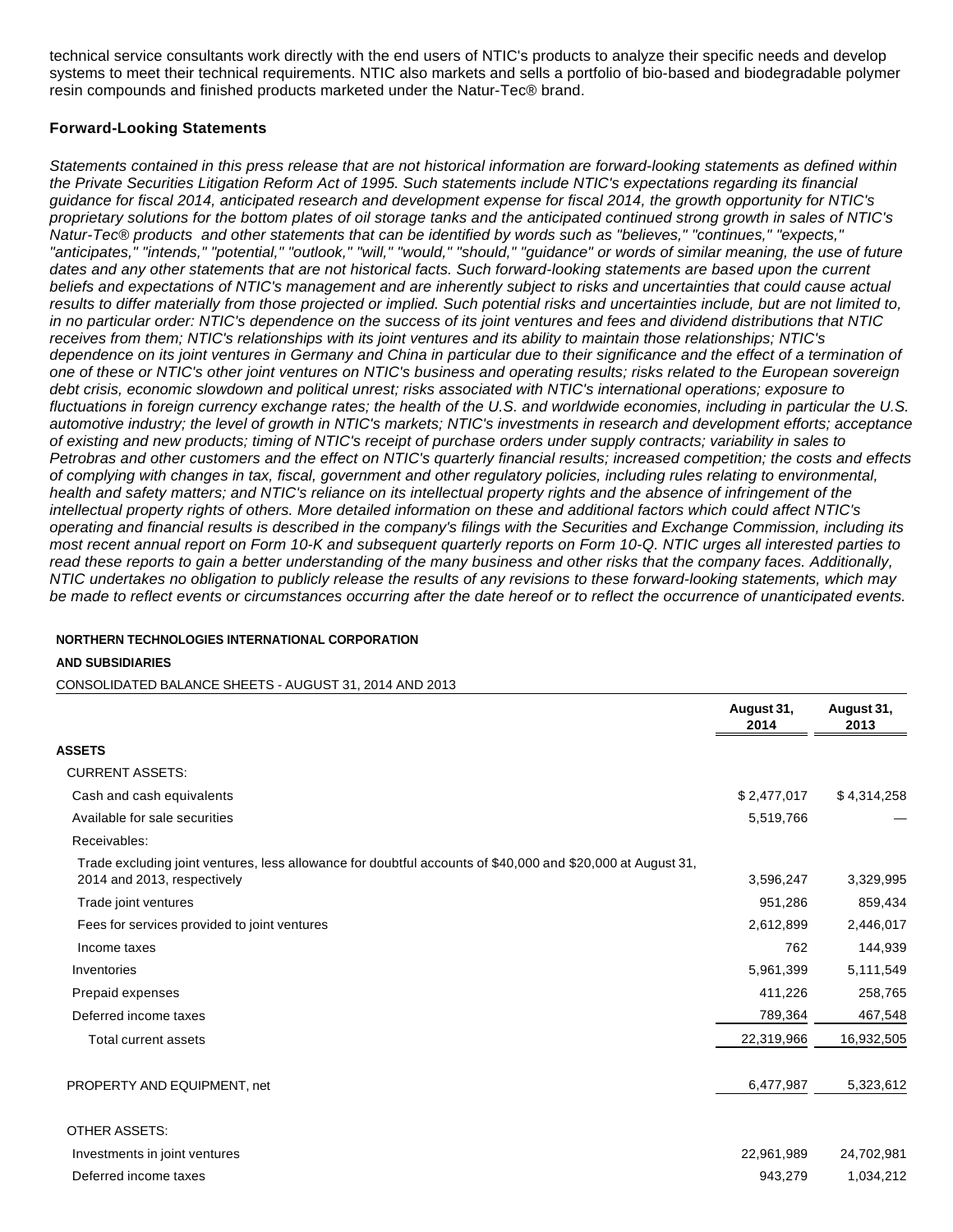| Patents and trademarks, net          | 1,197,700    | 1,060,639    |
|--------------------------------------|--------------|--------------|
| Other                                | 156,854      |              |
| Total other assets                   | 25,259,822   | 26,797,832   |
| <b>Total assets</b>                  | \$54,057,775 | \$49,053,949 |
| <b>LIABILITIES AND EQUITY</b>        |              |              |
| <b>CURRENT LIABILITIES:</b>          |              |              |
| Current portion of note payable      | $s -$        | \$76,119     |
| Accounts payable                     | 2,225,029    | 1,830,729    |
| Accrued liabilities:                 |              |              |
| Payroll and related benefits         | 1,847,246    | 1,277,942    |
| Deferred joint venture royalties     | 288,000      | 288,000      |
| Other                                | 106,380      | 189,263      |
| Total current liabilities            | 4,466,655    | 3,662,053    |
| NOTE PAYABLE, NET OF CURRENT PORTION |              | 857,295      |

#### COMMITMENTS AND CONTINGENCIES

| EQUITY:                                                                                                                                 |              |              |
|-----------------------------------------------------------------------------------------------------------------------------------------|--------------|--------------|
| Preferred stock, no par value; authorized 10,000 shares; none issued and outstanding                                                    |              |              |
| Common stock, \$0.02 par value per share; authorized 10,000,000 shares; issued and outstanding<br>4,504,552 and 4,432,036, respectively | 90.092       | 88,641       |
| Additional paid-in capital                                                                                                              | 12.676.546   | 11,701,942   |
| Retained earnings                                                                                                                       | 32,733,300   | 28,626,928   |
| Accumulated other comprehensive income                                                                                                  | 253,925      | 316,161      |
| Stockholders' equity                                                                                                                    | 45,753,863   | 40,733,672   |
| Non-controlling interests                                                                                                               | 3,837,257    | 3,800,929    |
| Total equity                                                                                                                            | 49,591,120   | 44,534,601   |
| Total liabilities and equity                                                                                                            | \$54,057,775 | \$49,053,949 |

## **NORTHERN TECHNOLOGIES INTERNATIONAL CORPORATION AND SUBSIDIARIES CONSOLIDATED STATEMENTS OF OPERATIONS YEARS ENDED AUGUST 31, 2014 AND 2013**

|                                              | Three Months Ended |                                                                 | <b>Twelve Months Ended</b> |              |  |
|----------------------------------------------|--------------------|-----------------------------------------------------------------|----------------------------|--------------|--|
|                                              |                    | August 31, 2014 August 31, 2013 August 31, 2014 August 31, 2013 |                            |              |  |
| <b>NET SALES:</b>                            |                    |                                                                 |                            |              |  |
| Net sales, excluding joint ventures          | \$6,413,052        | \$5,427,519                                                     | \$23,601,514               | \$19,724,205 |  |
| Net sales, to joint ventures                 | 964,128            | 659,215                                                         | 3,224,594                  | 2,777,659    |  |
| Total net sales                              | 7,377,180          | 6,086,734                                                       | 26,826,108                 | 22,501,864   |  |
| Cost of goods sold                           | 4,923,967          | 4,093,963                                                       | 17,803,153                 | 15,473,212   |  |
| Gross profit                                 | 2,453,213          | 1,992,771                                                       | 9,022,955                  | 7,028,652    |  |
| <b>JOINT VENTURE OPERATIONS:</b>             |                    |                                                                 |                            |              |  |
| Equity in income of joint ventures           | 1,503,939          | 1,504,642                                                       | 5,920,603                  | 5,237,711    |  |
| Fees for services provided to joint ventures | 1,973,769          | 1,817,875                                                       | 8,142,863                  | 7,352,980    |  |
| Total joint venture operations               | 3,477,708          | 3,322,517                                                       | 14,063,466                 | 12,590,691   |  |